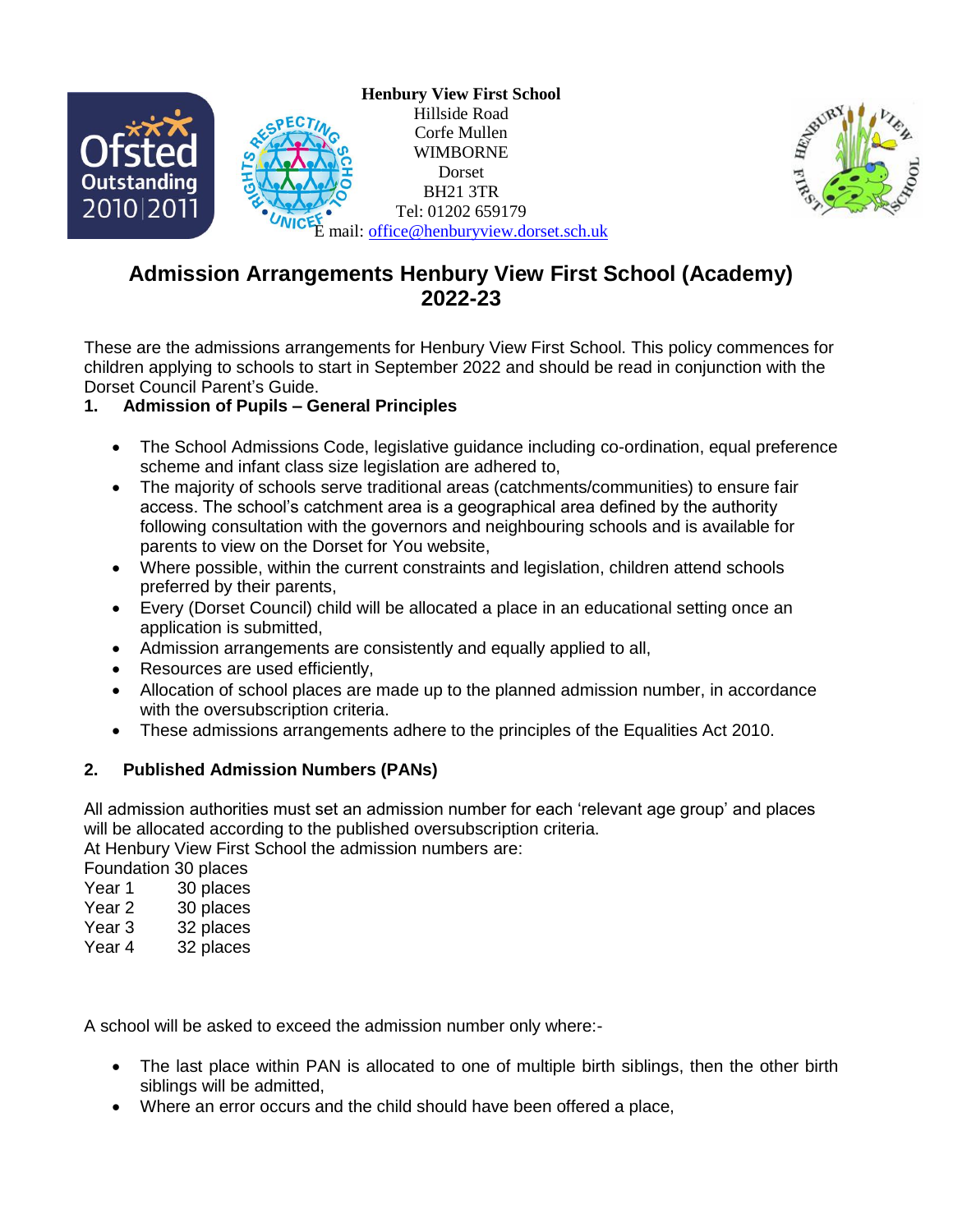A large group of families with children arrive in the area where it has not been possible to accommodate them within the normal allocation of places because of the short notice. If this is the case, the Local Authority will identify an appropriate setting to accommodate the children as quickly as possible,

- An unexpected event/incident occurs necessitating urgent/temporary placement,
- There is a need to comply with other agreed protocols, e.g. Children in Care, Fair Access, SEN Code of Practice and the Military Covenant

## **3. Admission of Pupils to School for the First Time at Age 4+/5**

#### **3.1 Statutory school age**

Children reach compulsory school age the school term following their fifth birthday. The start of term is defined as 1 September/January/April (this may not be the first day of term for the school being considered).

## **3.2 Admission at 4+**

An application must be submitted for every child to the Local Authority. Children are able to attend full-time in September of the year they are due to start school. Some schools offer a phased integration. Parents can request part-time attendance until compulsory school age is reached. This needs to be agreed with the head teacher of the school where a place is offered. Parents can also request deferred entry within the first academic year or until compulsory school age. A record of the deferment will be kept by the school and parent. The place is held and is not available to be offered to another child unless it is not taken up by the agreed date when it will be considered vacant. If this request for deferred entry goes beyond the start of the academic year, the parent will need to reapply for a school place in the next academic year for entry to year 1.

# **4**. **Transfer to the next school by age – Normal Year of Entry**

Applications for Foundation places should be submitted by the published closing date and through the Home Local Authority. This is the Local Authority in whose area the child resides. Applications should be submitted by the person who has parental responsibility for the child.

# **5. In Year Admissions**

In year or casual admissions will be processed through Dorset LA. A formal application must be made in all instances with relevant information attached to the application. Should a place not be allocated at a preferred school the parents have a right of appeal. Any alternative placement offered will take account of the distance to travel consistent with the national guidance on journey times i.e. the alternative placement will not exceed a journey of 45 minutes for primary aged children and 75 minutes for secondary age children.

# **6. Admission of children outside their normal age group**

This section of the policy should be read in conjunction with the Dorset Council guidance on the placement of a pupil outside his or her normal age group. Normal age group refers to the year group in which the child would normally be according to their chronological age. The guidance is available on Dorset's school admissions website.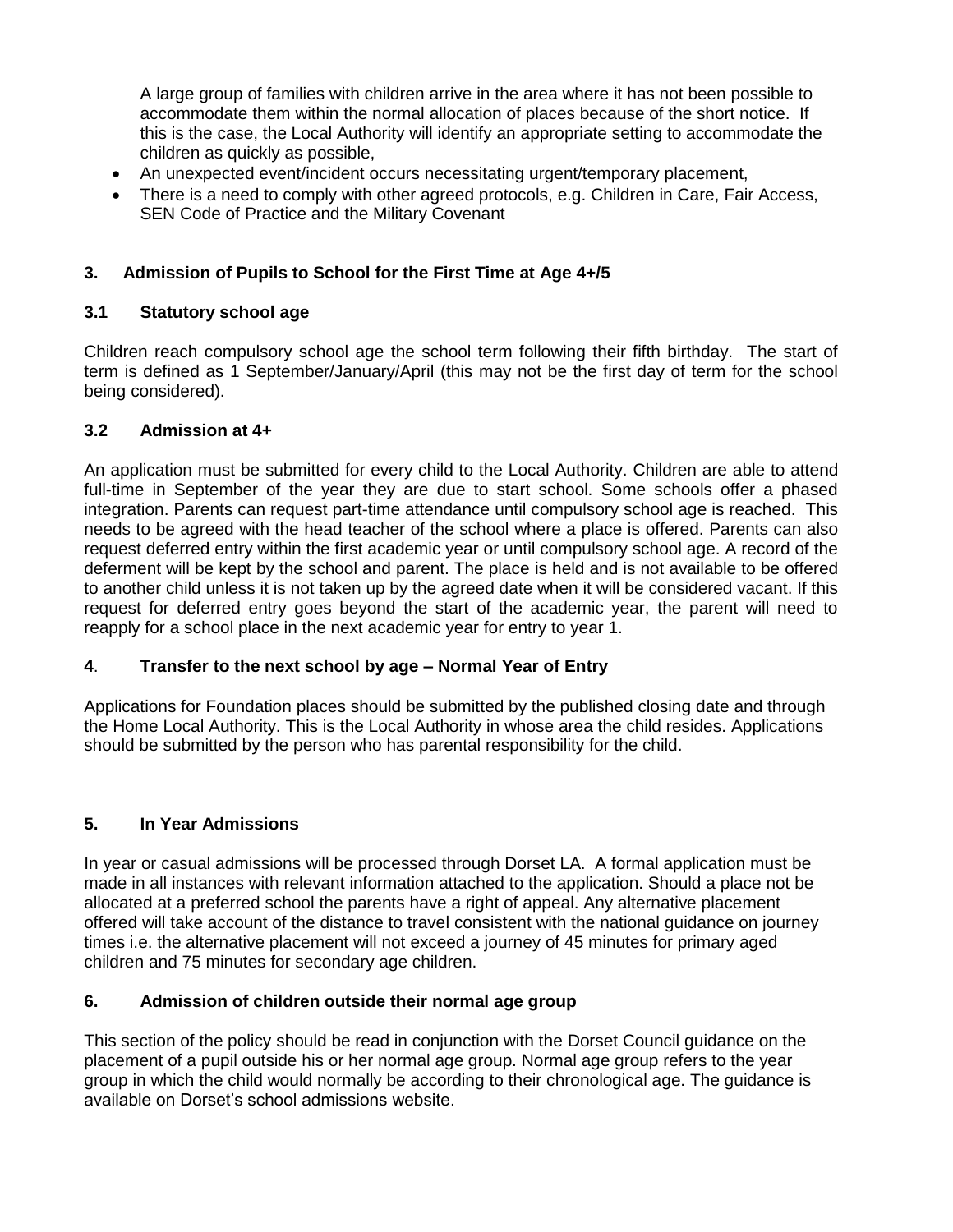Applications for a child to be placed outside of their normal chronological year group will only be considered under the most exceptional circumstances. The placement of a child outside his or her normal age group is not an appropriate strategy for meeting special educational needs. This is in recognition of the significant and long-term impact on children who are placed outside of their normal year group.

## **6.1 Decision Making Process**

Parents and carers wishing to request that their child be placed outside of their normal age group must do so through the Head Teacher of the pupil's actual or proposed school.

## **6.2 Admission above Normal Age**

Only in exceptional circumstances, where a child is outstanding in every respect, will a child be considered for admission early or above their normal year group. It will also only be considered through the agreement of the Head Teacher, in conjunction with other professionals, where they have identified exceptional medical, physical, social or/and educational reasons for this.

## **6.3 'Back Yearing' and Delayed Transfer**

There are instances when a child's overall best interests are served by delaying admission or remaining in the existing year. The social and educational implications of this must be considered. Such arrangements will be considered only if agreed or recommended by the child's Head Teacher and/or any other professional involved. Any decision will also be in line with the LA's 'Guidance on the Placement of a Pupil outside of his or her normal age group' and with the parent's agreement.

#### **6.4 Out of Dorset Requests**

Some families seek places in Dorset schools (e.g. where they have moved in from elsewhere outside the Dorset Council area) for their children to be placed in a year group other than their chronological year group. Requests are dealt with and recommendations made by the admitting school, regardless of the child's home address, in line with the decision-making process indicated above.

Such requests are refused unless there are very exceptional circumstances.

# **6.5 Admission/Transfer of Children Outside Normal Year Groups – PAN**

Where it is agreed that children can be admitted/transferred to a year group which is not the chronological year group, the application will be considered against the relevant school's PAN (not in addition) and the school's oversubscription criteria, along with all other applications received.

#### **6.6 Delaying entry into Reception Year Group – Summer Born Children**

Where a child is summer born and parents wishing to consider the delay of their child starting school in the Reception Class until after their 5<sup>th</sup> birthday will have to discuss this directly with the Head Teacher and/or the Admission Authority of the proposed school. These requests will be considered on a case by case basis and with reference to the 'Guidance on the Placement of a Pupil Outside his or her Normal Age Group'.

If a parent applies for a Foundation place to be taken up after the child's  $4<sup>th</sup>$  birthday and is allocated a place in the normal transfer round and then subsequently wishes for their child to enter the school in Foundation 8after their  $5<sup>th</sup>$  birthday – they will have to make a new application in the next application year and surrender their current place. Their application will be considered afresh,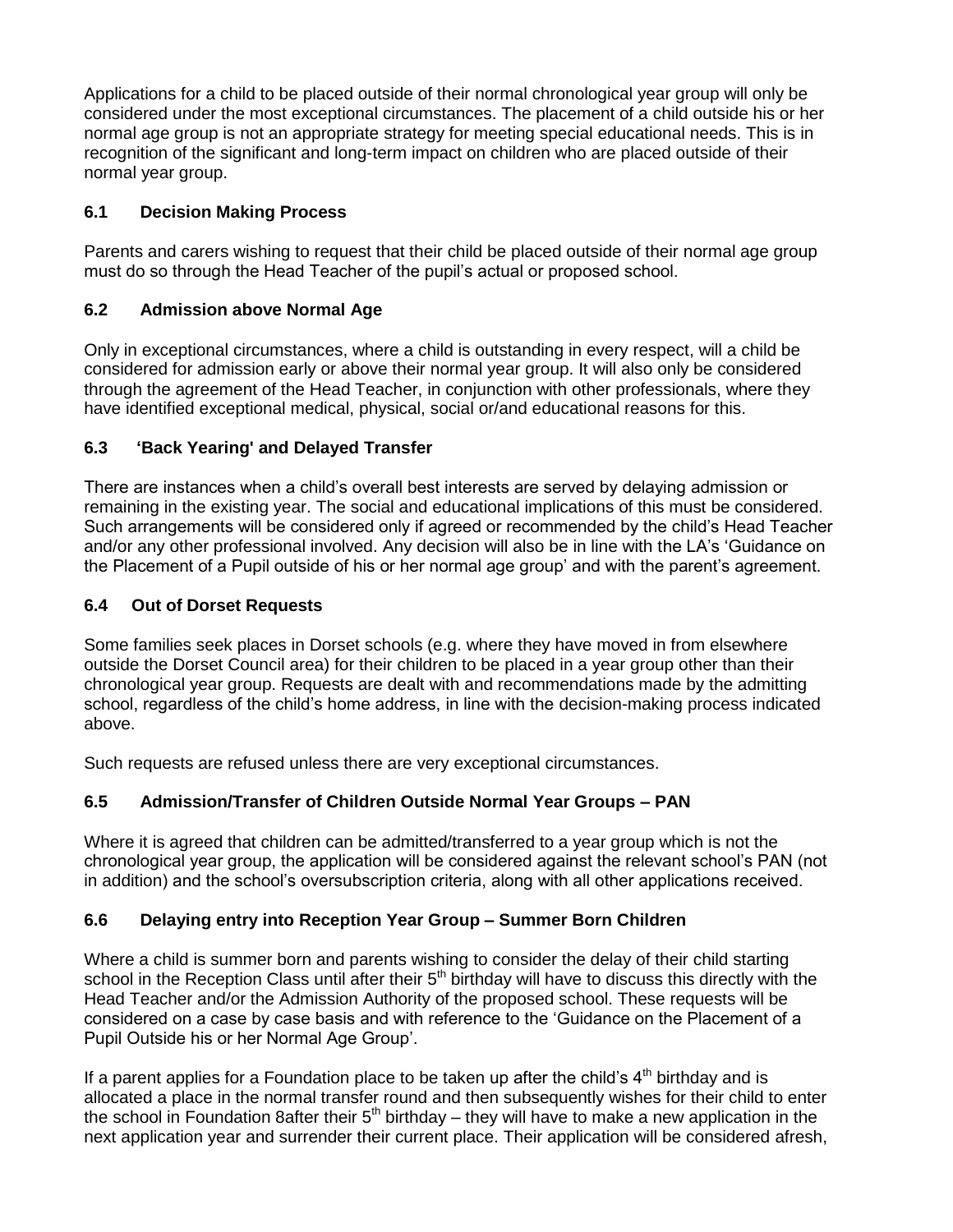and no guarantee will be given that they will get a place at the same school in the subsequent allocation as it will be subject to the relevant admissions code and the overall number of applications.

## **7. Children in Care**

There is an additional policy and guidance available for Children in Care and children who have previously been in care applications. Children in Care applications are given the highest priority on the oversubscription criteria.

#### **8. School Transport**

Details about school transport are provided in the Dorset Council's Home to School Transport Policy. Advice is also provided in the Policy and Parents' Guide to ensure parents, guardians and carers are aware that their preference of school and the admissions criteria will affect their entitlement to 'free' school transport. This includes later changes (e.g. change of address) which could have a bearing on continued eligibility for school transport.

## **9. Withdrawal of School Places**

Places will only be withdrawn where:

- A place has been offered in error by the admission authority and the affected child/ren have not yet started at the preferred school,
- A place has been offered on the basis of a false, fraudulent or deliberately misleading application. The place will be withdrawn if the case has been identified by the first October half-term following admission,
- The place has not been taken up by the specified date the parent will be contacted in advance of the withdrawal of a place,
- The place has been declined by the parent.

#### **10. Waiting Lists**

The School operates a limited waiting list policy. Parents can apply to have their child's name placed on a waiting list for a period of one term following refusal. If parents wish to keep a child on a waiting list beyond this term they will need to write in for an extension. There is no guarantee of a school place by remaining on the waiting list.

#### **11. Appeals**

If a place is not offered after an appropriate application has been submitted the parent has the right to appeal to an independent Appeals Panel. The decision of the Panel is binding on all parties and where parents succeed with their appeal, the place at the school originally offered by the LA will be automatically withdrawn.

#### **12. Oversubscription criteria**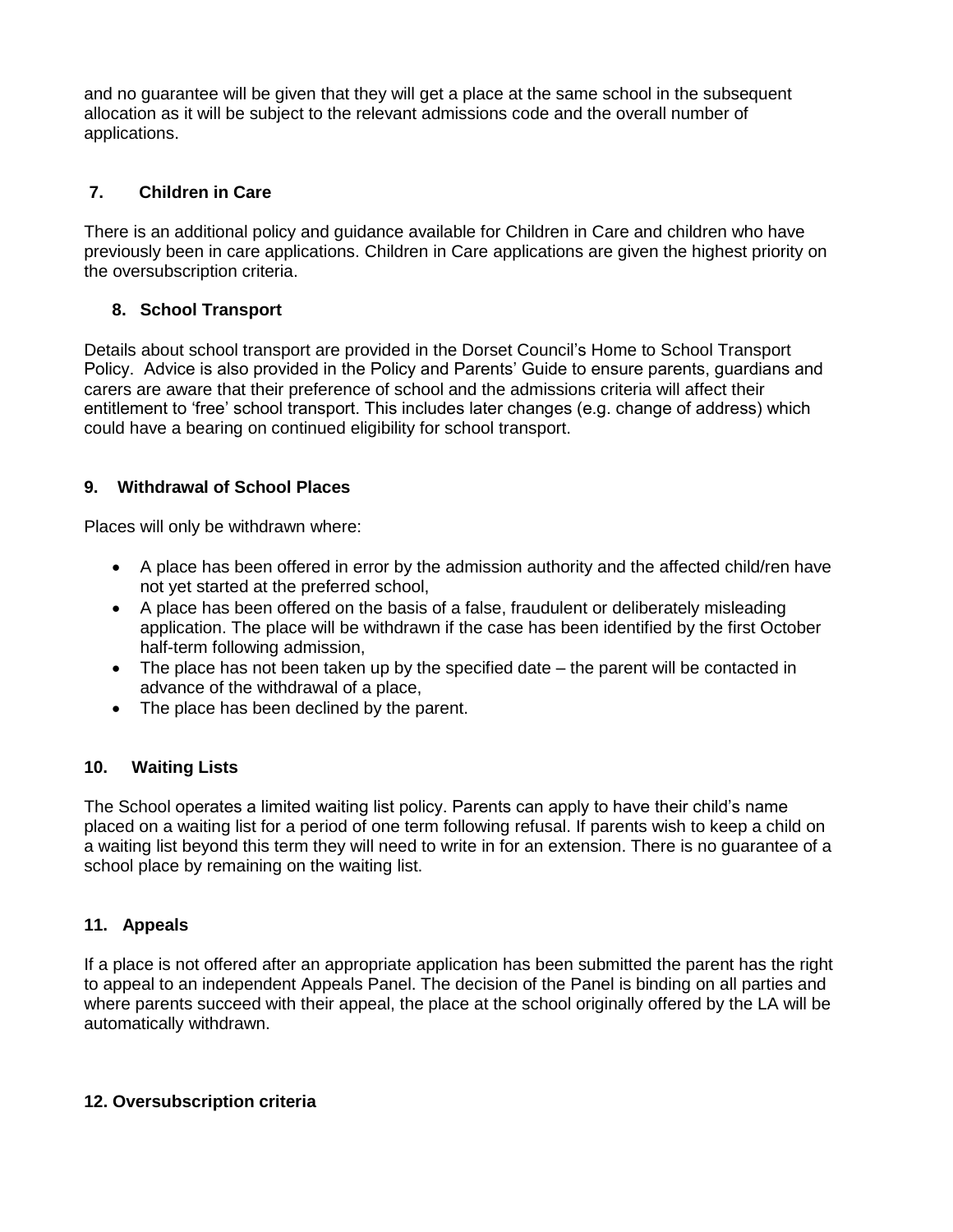The admission of children with Education Health & Care Plans and Statements of Special Educational Needs is covered by Sections 324 to 328 of, and Schedule 27 to, the Education Act 1996. Guidance on the Admission of EHCP and Statemented pupils is given in the Special Education Needs Code of Practice.

- 1. Where all parental preferences for places at the school can be satisfied, all children seeking a place will be admitted.
- 2. Where there are too few places available to satisfy all preferences, places will be allocated according to the following priority order:
	- i) A "Child in Care" or who was "previously a Child in Care" (see footnote 1)
	- ii) Children who the admissions authority accepts have an exceptional medical or social need and where there is a need for a place at one specific school (see footnotes 2,3).
	- iii) Children living within the school's catchment area who will have a sibling(s) attending the school at the time of admission. (see footnote 4)
	- iv) Children living within the school's catchment area who are attending the preferred school's recognised maintained feeder school during the previous year and are on that school's roll at the time of application. (see footnote 5).
	- v) Children living within the school's catchment area.
	- vi) Children living outside the school's catchment area who will have a sibling(s) attending the school at the time of admission. (see footnote 4,6)
	- vii) Children of staff with at least two years' continuous service at the school or who have been recruited to a vacancy to meet a demonstrable skills shortage as at the date of application (in year) or relevant closing date under the LA co-ordinated scheme, (normal year of entry) and who still intend to be employed at the school at the time of the child's admission. (see footnote 8,9)
	- viii)All other children living outside the school's catchment area.
- 3. If oversubscribed within any of the priority order categories above, places will be allocated on the basis of the shortest straight-line measurement using a geographical informationbased system which identifies an Easting and Northing for the home address and the school and calculates the distance between the two locations. NB. School transport is based on walking and driven distances.
- 4. In the event that the LA is unable to distinguish between applications despite applying the priority categories above, lots will be drawn by an independent (of the LA) person to determine the final place(s).
- 5. Where applications are received from families with multiple birth siblings and by adhering to PAN these siblings could not be offered the same school, the admission number will be exceeded to accommodate the multiple birth siblings. This is not an indication that schools can exceed the admission number other than under these exceptional circumstances.

#### Footnotes

1. A "Child in Care" means any child who is in the care of a Local Authority in accordance with Section 22 (1) of the Children Act 1989. A child who was "previously a Child in Care" means a child who after being Looked After became subject to an Adoption Order under Section 46 of the Adoption and Children Act 2002, a Child Arrangement Order under Section 8 of the Children Act 1989 or Special Guardianship Order under Section 14A of the Children Act 1989.